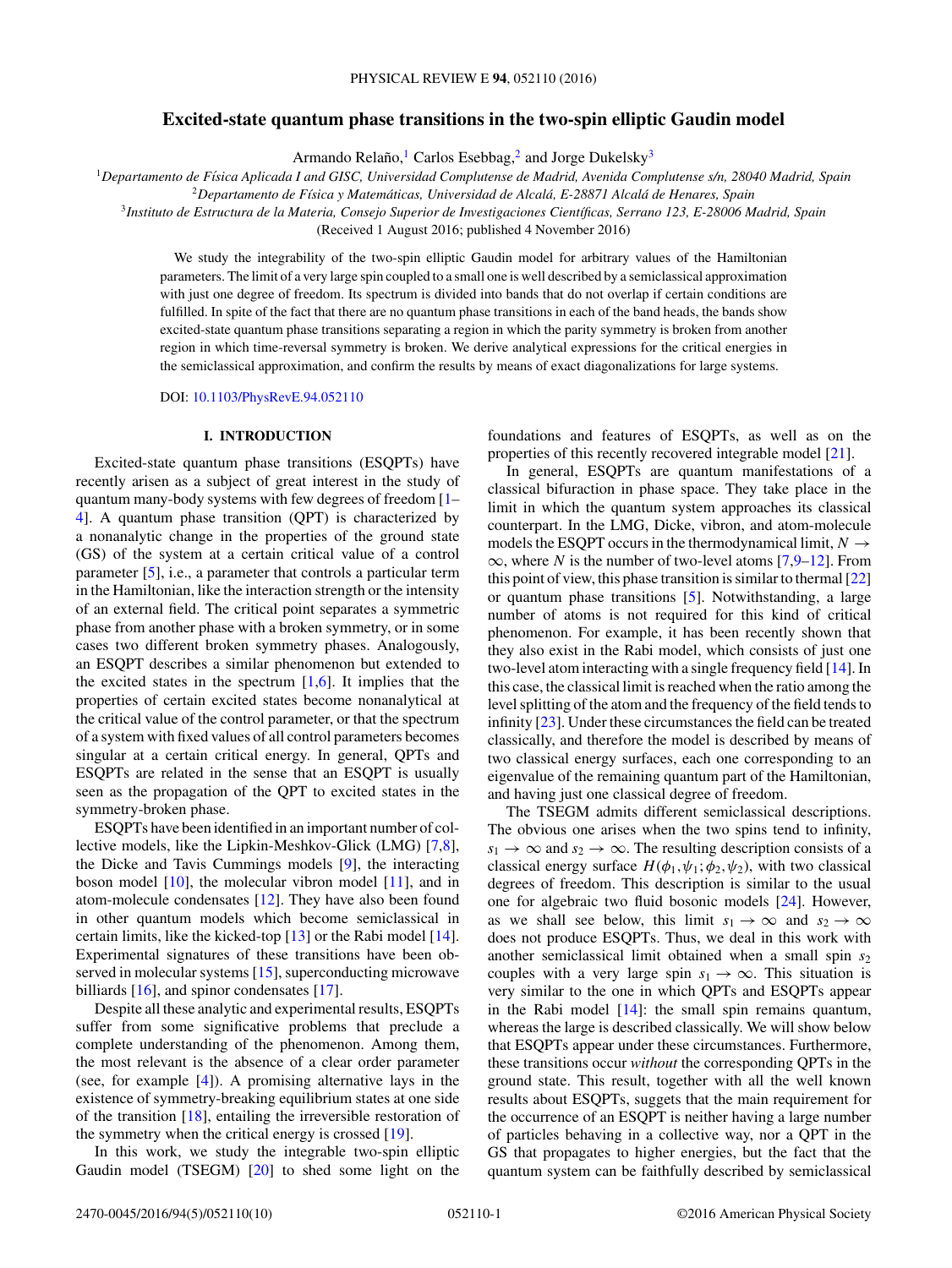<span id="page-1-0"></span>approximation with a finite number of degrees of freedom and a bifurcation in the classical phase space.

Moreover, our study in the TSEGM suggests that the ESQPTs are not just quantum manifestations of a classical phenomenon, but they also preserve some quantum properties. The most important one is the possibility of breaking certain discrete symmetries. For the TSEGM, the critical energy separates a region of broken parity symmetry, from another region of broken time-reversal symmetry. This feature constitutes a generalization of previous results showing that crossing an ESQPT comprises the appearance of degenerate parity doublets [\[18\]](#page-9-0), which imply important dynamical consequences like the ones discussed in [\[19\]](#page-9-0).

The paper is organized as follows. In Sec. II we introduce the two-spin elliptic Gaudin model and prove that it is always integrable by a second independent integral of motion. In Sec. [III](#page-2-0) we study two discrete symmetries of the model: parity and time reversal. In Sec. [IV](#page-3-0) we study the ESQPTs both analytically and numerically. Finally, in Sec. [V](#page-8-0) we summarize our conclusions.

#### **II. INTEGRABILITY OF THE TWO-SPIN GAUDIN MODEL**

The elliptic Gaudin model was proposed by Gaudin [\[20\]](#page-9-0) as a particular family of integrable spin Hamiltonians with a fully anisotropic spin-spin interaction. The *N* commuting Gaudin integrals of motion for a system of *N* arbitrary spins  $S_i^{\alpha}$ , with  $\alpha = x, y, z$  and  $i = 1, \dots, N$  are

$$
R_i = \sum_{\substack{j=1\\(j\neq i)}}^N J_{ij}^x S_i^x S_j^x + J_{ij}^y S_i^y S_j^y + J_{ij}^z S_i^z S_j^z.
$$
 (1)

In order to fulfill the integrability conditions  $[R_i, R_j] = 0$ , the matrices  $J^{\alpha}$  must satisfy the Gaudin conditions

$$
J_{ij}^{\alpha}J_{jk}^{\gamma}+J_{ji}^{\beta}J_{ik}^{\gamma}+J_{ik}^{\alpha}J_{kj}^{\beta}=0.
$$

The coefficients  $J_{ij}^{\alpha}$  in (1) can be expressed (Ref. [\[25\]](#page-9-0)) by means of the doubly periodic elliptic Jacobi functions of modulus  $k$ , sn( $z$ , $k$ ), cn( $z$ , $k$ ) and dn( $z$ , $k$ ) (for brevity, in general, we will not explicitly write the modulus *k*), and a set of *N* arbitrary coefficients *zi* as

$$
J_{ij}^{x} = \frac{1 + k \operatorname{sn}^{2}(z_{i} - z_{j})}{\operatorname{sn}(z_{i} - z_{j})},
$$
  
\n
$$
J_{ij}^{y} = \frac{1 - k \operatorname{sn}^{2}(z_{i} - z_{j})}{\operatorname{sn}(z_{i} - z_{j})},
$$
  
\n
$$
J_{ij}^{z} = \frac{\operatorname{cn}(z_{i} - z_{j}) \operatorname{dn}(z_{i} - z_{j})}{\operatorname{sn}(z_{i} - z_{j})}.
$$
\n(2)

However, there are only  $N-1$  independent integrals of this kind, since the matrices  $J^{\alpha}$  are antisymmetric and the sum  $\sum_i^N R_i$  is zero. A general expression for the remaining independent integral of motion was found by Sklyanin and Takebe [\[26\]](#page-9-0) in terms of Weierstrass's elliptic and *ζ* functions.

The exact solution of the integrable elliptic model for a system of *N* spins 1*/*2 was obtained by means of the algebraic Bethe ansatz [\[26\]](#page-9-0) and later generalized to *N* arbitrary spins [\[21\]](#page-9-0).

Let us now consider the particular case of two arbitrary spins defining the TSEGM. Taking  $N = 2$  in (1), the model Hamiltonian is the first Gaudin integral of motion  $R_1$  (note that  $R_2 = -R_1$ ),

$$
H = J_{12}^x S_1^x S_2^x + J_{12}^y S_1^y S_2^y + J_{12}^z S_1^z S_2^z.
$$
 (3)

In order to demonstrate that the two-spin system is quantum integrable, we will construct an independent second integral of motion *Q* by algebraic means without introducing new special functions. Let us define a symmetric quadratic operator for two spins,

$$
Q = q_{11}^x (S_1^x)^2 + q_{11}^y (S_1^y)^2 + q_{11}^z (S_1^z)^2 + q_{22}^x (S_2^x)^2 + q_{22}^y (S_2^y)^2
$$
  
+ 
$$
q_{22}^z (S_2^z)^2 + q_{12}^x S_1^x S_2^x + q_{12}^y S_1^y S_2^y + q_{12}^z S_1^z S_2^z.
$$
 (4)

We want to determine the set of coefficients  $q_{ij}$  that satisfies the integrability condition  $[H, Q] = 0$ . After some algebraic manipulations we get

$$
[H, Q] = i \sum_{\alpha < \beta, \gamma} \left( J_{12}^{\alpha} q_{12}^{\beta} - J_{12}^{\beta} q_{12}^{\alpha} - 2 J_{12}^{\gamma} q_{11}^{\beta} + 2 J_{12}^{\gamma} q_{11}^{\alpha} \right) \times \epsilon_{\alpha\beta\gamma} S_1^{\alpha} S_1^{\beta} S_2^{\gamma} + i \sum_{\alpha < \beta, \gamma} \left( J_{12}^{\alpha} q_{12}^{\beta} - J_{12}^{\beta} q_{12}^{\alpha} \right) - 2 J_{12}^{\gamma} q_{22}^{\beta} + 2 J_{12}^{\gamma} q_{22}^{\alpha} \right) \epsilon_{\alpha\beta\gamma} S_2^{\alpha} S_2^{\beta} S_1^{\gamma} + \sum_{\alpha < \beta, \gamma} \left( J_{12}^{\alpha} q_{12}^{\beta} - J_{12}^{\beta} q_{12}^{\alpha} - J_{12}^{\gamma} q_{11}^{\beta} + J_{12}^{\gamma} q_{11}^{\alpha} \right) - J_{12}^{\gamma} q_{22}^{\beta} + J_{12}^{\gamma} q_{22}^{\alpha} \right) \times \epsilon_{\alpha\beta\gamma}^2 S_1^{\gamma} S_2^{\gamma},
$$

where  $\alpha < \beta$  implies a lexicographic order  $(x < y < z)$ .

In what follows, we skip the subindexes of  $J^{\alpha}$  and write  $J^{\alpha} = J_{12}^{\alpha}$ . The condition  $[H, Q] = 0$  leads to the system of equations ( $\alpha \neq \beta \neq \gamma$ )

$$
J^{\alpha}q_{12}^{\beta} - J^{\beta}q_{12}^{\alpha} - 2 J^{\gamma}(q_{11}^{\beta} - q_{11}^{\alpha}) = 0, \qquad (5)
$$

$$
J^{\alpha}q_{12}^{\beta} - J^{\beta}q_{12}^{\alpha} - 2 J^{\gamma}(q_{22}^{\beta} - q_{22}^{\alpha}) = 0, \qquad (6)
$$

$$
J^{\alpha}q_{12}^{\beta} - J^{\beta}q_{12}^{\alpha} - J^{\gamma}q_{11}^{\beta} + J^{\gamma}q_{11}^{\alpha} - J^{\gamma}q_{22}^{\beta} + J^{\gamma}q_{22}^{\alpha} = 0.
$$
\n(7)

From the first and second equations we get  $(q_{11}^{\beta} - q_{11}^{\alpha}) =$  $(q_{22}^{\beta} - q_{22}^{\alpha})$ , and therefore both equations are equivalent. The third equation is just the sum of  $(5)$  and  $(6)$  and can be neglected.

In order to search for nontrivial solutions we will assume, without lost of generality, that  $q_{11}^{\alpha} = q_{22}^{\alpha}$  (all other possibilities would lead to trivial solutions), and study the set of equations (5). This is a linear homogeneous system of equations for the unknowns  $q_{ij}$  in terms of the arbitrary coefficients  $J^{\alpha}$ . If we order the vector of unknowns as **b** =  $(q_{12}^{\dot{x}}, q_{12}^{\dot{y}}, q_{12}^{\dot{z}}, q_{11}^{\dot{x}}, q_{11}^{\dot{y}}, q_{11}^{\dot{z}})$ , the coefficient matrix of the system is

$$
\mathbf{A} = \begin{pmatrix}\n-J^y & J^x & 0 & 2J^z & -2J^z & 0 \\
-J^z & 0 & J^x & 2J^y & 0 & -2J^y \\
J^y & -J^x & 0 & -2J^z & 2J^z & 0 \\
0 & -J^z & J^y & 0 & 2J^x & -2J^x \\
J^z & 0 & -J^x & -2J^y & 0 & 2J^y \\
0 & J^z & -J^y & 0 & -2J^x & 2J^x\n\end{pmatrix}.
$$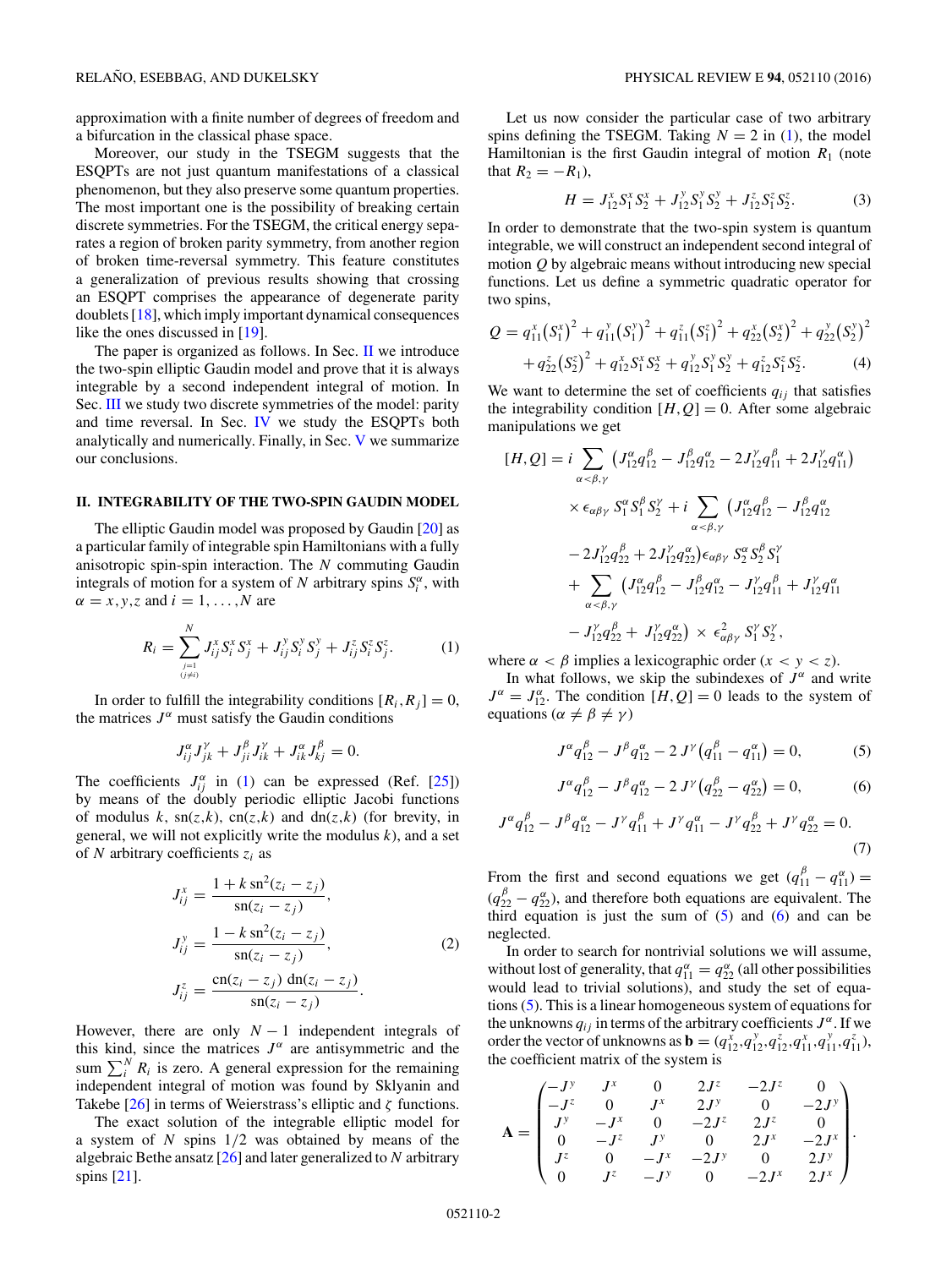<span id="page-2-0"></span>This is a matrix of dimension 6 and rank 3. Therefore, the system [\(5\)](#page-1-0) has three linear independent solutions. Two of them are trivial, and the third one defines the independent integral of motion *Q*,

$$
q_{11}^{x} = \frac{1}{3}(-2J^{x2} + J^{y2} + J^{z2}),
$$
  
\n
$$
q_{11}^{y} = \frac{1}{3}(J^{x2} - 2J^{y2} + J^{z2}),
$$
  
\n
$$
q_{12}^{z} = \frac{1}{J^{x2} + J^{y2} - 2J^{z2}},
$$
  
\n
$$
q_{12}^{x} = \frac{2J^{y}J^{z}}{J^{x2} + J^{y2} + J^{z2}}(-2J^{x2} + J^{y2} + J^{z2}),
$$
  
\n
$$
q_{12}^{y} = \frac{2J^{x}J^{z}}{J^{x2} + J^{y2} + J^{z2}}(J^{x2} - 2J^{y2} + J^{z2}),
$$
  
\n
$$
q_{12}^{z} = \frac{2J^{x}J^{y}}{J^{x2} + J^{y2} + J^{z2}}(J^{x2} + J^{y2} - 2J^{z2}).
$$

This solution of the TSEGM exists for arbitrary values of  $J^{\alpha}$  and the system is always integrable. Even though the coefficients  $J^{\alpha}$  could be expressed in terms of elliptic function as in [\(2\)](#page-1-0), for simplicity we continue using this parametrization. We will restrict ourselves to the parameter region  $J_{12}^x > J_{12}^y >$  $J_{12}^z$ , since the other regions of the parameters space can be accessed by appropriate rotations in the spin space.

# **III. SYMMETRIES OF THE TWO-SPIN ELLIPTIC GAUDIN MODEL**

The two-spin integrals of motion  $(3)$  and  $(4)$  break the su $(2)$ symmetry associated with the conservation of the total spin *S* and the u(1) symmetry associated with the conservation of the *z* component of the total spin *S<sup>z</sup>*. However, the model preserves two discrete  $Z_2$  symmetries. One of these is associated with a  $\pi$ rotation of every spin around an arbitrary axis. Assuming *z* as the quantization axis, a rotation by an angle  $\pi$  around this axis is related to the parity operator  $\Pi = \prod_{i=1}^{N} \exp[i\pi(S_i^z + s_i)]$ with eigenvalues  $+1$  for positive parity and  $-1$  for negative parity. The second discrete symmetry is the time reversal. Taking into account that the time-reversal operator  $\Theta$  is antiunitary, it can be expressed as  $\Theta = K \prod_{i=1}^{N} \exp(-i\pi S_i^y)$ , where *K* is the charge conjugation operator,  $K S^{x} K^{\dagger} = S^{x}$ ,  $K S^{y} K^{\dagger} = -S^{y}$ , and  $K S^{z} K^{\dagger} = S^{z}$ .

In order to analyze the action of the parity and the time-reversal operators on an arbitrary state  $|\psi\rangle$  of the two-spin system, we will expand it in the uncoupled basis of  $S_i^z$  eigenstates  $|m_1, m_2\rangle$  as  $|\psi\rangle = \sum_{m_1m_2} C_{m_1m_2} |m_1, m_2\rangle$ . Applying these operators we get

$$
\Pi|\psi\rangle = \sum_{m_1,m_2} C_{m_1,m_2} e^{i\pi(s_1+m_1+s_2+m_2)} |m_1,m_2\rangle, \qquad (8)
$$

$$
\Theta|\psi\rangle = \sum_{m_1,m_2} \eta(-1)^{s_1+s_2-m_1-m_2} C^*_{m_1,m_2}|-m_1,-m_2\rangle,\qquad(9)
$$

where  $\eta$  is an arbitrary phase which does not depend on  $m_1$  or *m*2. From these expressions it is straightforward to obtain the

action of the commutator,

$$
[\Theta, \Pi]|\psi\rangle = -2i\eta \sum_{m_1, m_2} C^*_{m_1, m_2} (-1)^{s_1 + s_2 - m_1 - m_2}
$$
  
×  $e^{-i\pi(m_1 + m_2)} \sin[\pi(s_1 + s_2)] | -m_1, -m_2 \rangle$ . (10)

Hence, if the total spin is integer we get  $[\Theta, \Pi] = 0$ , whereas if the total spin is half integer  $[\Theta, \Pi] \neq 0$ . As a consequence, every eigenstate of *H* and *Q* can be labeled (simultaneously) by  $\Pi$  and  $\Theta$  for integer total spin, and by either  $\Pi$  or  $\Theta$  for a half-integer total spin.

The fact that  $\Pi$  and  $\Theta$  do not commute for half-integer total spin systems entails a very significant consequence for the structure of the corresponding spectra. Let us consider a state with positive parity defined as

$$
|\Pi_{+}\rangle = \sum_{m_{1}m_{2}}^{+} C_{m_{1}m_{2}} |m_{1},m_{2}\rangle, \qquad (11)
$$

where the superindex  $+$  indicates that the sum is restricted over the set of  $m_1$  and  $m_2$  such that  $s_1 + s_2 + m_1 + m_2$  is even; thus the phases appearing in Eq.  $(8)$  are always equal to 1. Now, if we act with the time-reversal operator (9) on  $|\Pi_+\rangle$ , we obtain

$$
\Theta|\Pi_{+}\rangle = \sum_{m_1,m_2}^{+} \eta(-1)^{s_1+s_2-m_1-m_2} C_{m_1,m_2}^{*}|-m_1,-m_2\rangle.
$$
\n(12)

Let us concentrate in the parity of the resulting state, computing  $\Pi\Theta|\Pi_+\rangle$ . For integer total spin,  $s_1 + s_2 + m_1 + m_2$  and  $s_1 + s_2 - m_1 - m_2$  are both even (or odd). The resulting phase in Eq. (8) is +1 in this case, consequently  $\Pi \Theta | \Pi_+ \rangle = \Theta | \Pi_+ \rangle$ and the time-reversal operator does not change the parity of the state. This result comes from the fact that  $[\Theta, \Pi] = 0$  for total spin integer. Analogously, for a state of negative parity we also obtain a state of negative parity  $\Pi \Theta | \Pi_{-} \rangle = -\Theta | \Pi_{-} \rangle$ . On the other hand, for systems with half-integer total spin, whenever  $s_1 + s_2 + m_1 + m_2$  is even,  $s_1 + s_2 - m_1 - m_2$  is odd and vice versa. Hence, the resulting phase in Eq.  $(8)$  is  $-1$ , consequently  $\Pi \Theta | \Pi_+ \rangle = -\Theta | \Pi_+ \rangle$  and the time-reversal operator changes the parity of the state. Similarly, for a state of negative parity we obtain a state of positive parity  $\Pi \Theta | \Pi_{-} \rangle = \Theta | \Pi_{-} \rangle$ . As a consequence, for half-integer spin systems the eigenstates of  $\Theta$  [i.e.,  $|\Theta_+\rangle$ or $|\Theta_-\rangle$ ] are linear combinations of eigenstates of Π and vice versa,

$$
|\Theta_{\pm}\rangle = \frac{1}{\sqrt{2}}[|\Pi_{+}\rangle \pm |\Pi_{-}\rangle]. \tag{13}
$$

As we have already established above, there are two options to label the eigenstates of *H* and *Q* for a half-integer spin system. For instance, by means of the quantum numbers of *H* and  $\Pi$  (energy and parity),

$$
H|E_{n,\pm}^{\Pi}\rangle = E_{n,\pm}^{\Pi}|E_{i,\pm}^{\Pi}\rangle, \quad \Pi|E_{n,\pm}^{\Pi}\rangle = \pm|E_{n,\pm}^{\Pi}\rangle. \quad (14)
$$

However, we can also choose  $H$  and  $\Theta$ , obtaining two different labels for the eigenstates,

$$
H|E_{n,\pm}^{\Theta}\rangle = E_{n,\pm}^{\Theta}|E_{n,\pm}^{\Theta}\rangle, \quad \Theta|E_{n,\pm}^{\Theta}\rangle = \pm |E_{n,\pm}^{\Theta}\rangle. \quad (15)
$$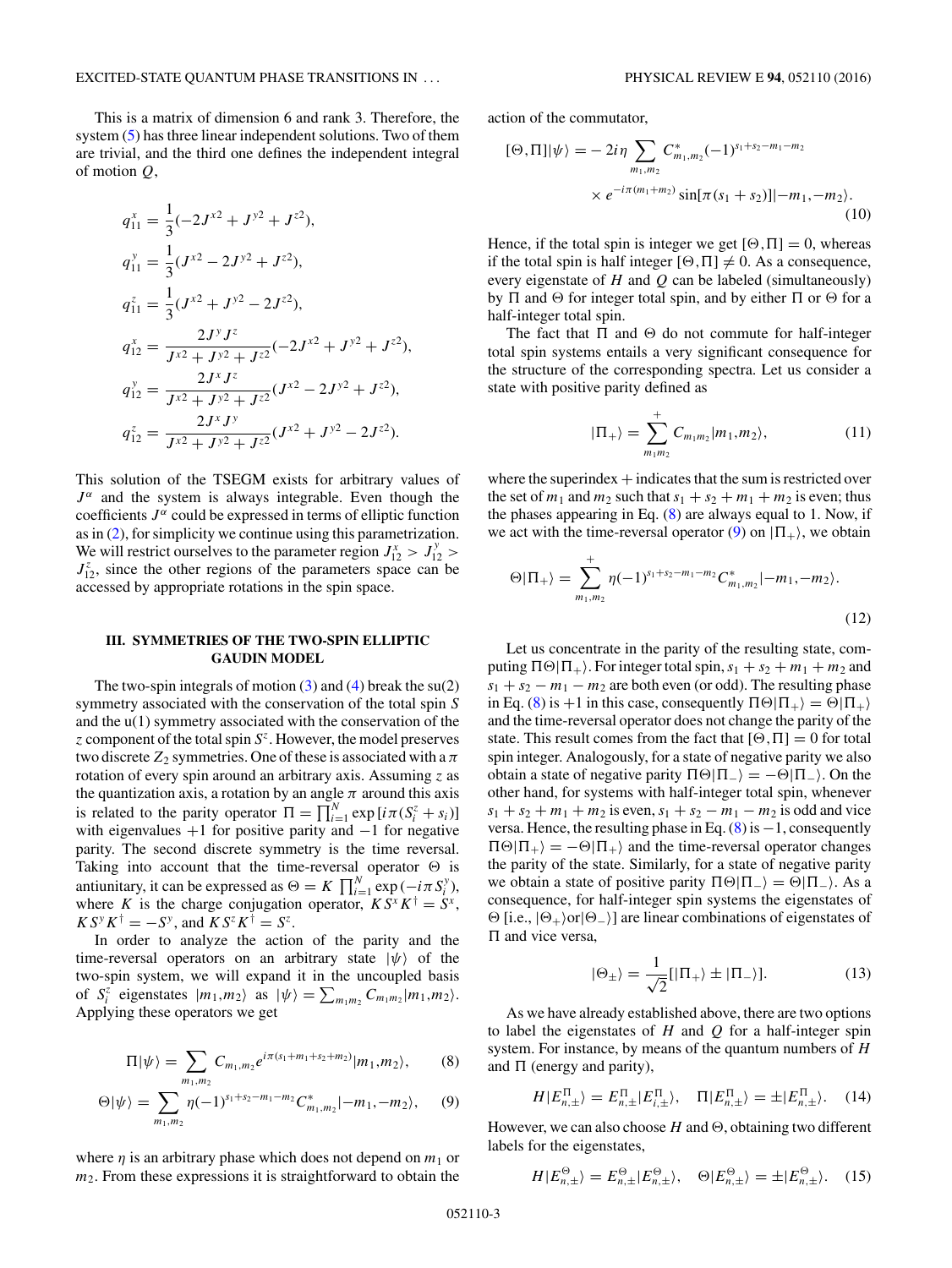<span id="page-3-0"></span>

FIG. 1. Spectra of the two integrals of motion for  $s_1 = 19/2$ ,  $s_2 =$ 1/2,  $J^x = 2$ , and  $J^z = 1$  as a function  $J^y$  in the range  $1 \leqslant J^y \leqslant 2$ . *H* is shown in panel (a) and *Q* in panel (b).

Taking into account  $(13)$ , we can write

$$
H|E_{n,\pm}^{\Theta}\rangle = \frac{1}{\sqrt{2}} H[|E_{n,+}^{\Pi}\rangle \pm |E_{n,-}^{\Pi}\rangle]
$$
  
= 
$$
\frac{1}{\sqrt{2}} [E_{n,+}^{\Pi}|E_{n,+}^{\Pi}\rangle \pm E_{n,-}^{\Pi}|E_{n,-}^{\Pi}\rangle].
$$
 (16)

Since  $|E_{n,\pm}^{\Theta}\rangle$  is an eigenstate of *H*, we conclude that  $E_{n,+}^{\Pi}$  =  $E_{n,-}^{\Pi}$ . Therefore, all energy levels are degenerate in pairs for half-integer spin systems. This is a manifestation of the Kramer's degeneracy [\[27\]](#page-9-0).

For integer spin systems, the eigenstates of *H* and *Q* have good parity and time-reversal quantum numbers, but no exact degeneracies in the spectrum. Nonetheless, in the limit  $J^y =$  $J^x$  both integrals commute with the total *z* component  $S_1^z + S_2^z$ , and in the limit  $J^y = J^z$  both integrals commute with the total *x* component  $S_1^x + S_2^x$ . Due to these extra symmetries the spectrum in both cases is double degenerate.

As an example we show in Fig. 1 the spectra of the two integrals of motion *H* [\(3\)](#page-1-0) and *Q* [\(4\)](#page-1-0) for a system with  $s_1 =$ 19/2,  $s_2 = 1/2$ ,  $J^x = 2$ , and  $J^z = 1$ , as a function of  $J^y$ . The eigenstates of the system are a mixture of states with integer total spins  $s = 9$  and 10. As seen in the figure, the spectrum of *H* is divided in two bands. In each of the bands, as well as in the spectrum of *Q*, we observe an accumulation of energy levels the constitutes a precursor of an ESQPT. In the lower band of *H* and in *Q*, this accumulation moves from the upper part of the spectrum to the lower part, reaching the ground state for  $J^y = J^x = 2$ . At this limit, both integrals of motion commute with the third component of the total spin *S<sup>z</sup>*. Beyond this limit  $(J^y > J^x)$  one can always perform a rotation in  $\pi$  around the *z* axis such that  $S^y \to -S^x$  and  $S^x \to S^y$ , which amounts to interchange  $J^y$  with  $J^x$  in  $H$  and  $Q$ . Therefore, the model is in the same phase at both sides of the limit  $J^y = J^x = 2$ .

#### **IV. EXCITED-STATE QUANTUM PHASE TRANSITIONS**

In this section we study first the TSEGM  $(3)$  in the semiclassical approximation ( $s_1 \rightarrow \infty$ ) and then with exact diagonalizations for large values of *s*1.

#### **A. Semiclassical approximation**

The analog of the thermodynamic limit is obtained when the large spin  $s_1 \rightarrow \infty$ , and the small spin  $s_2$  remains finite. In this limit, the large spin  $s_1$  can be described classically as

$$
\vec{S}_1 = s_1(\sin \theta \cos \phi, \sin \theta \sin \phi, \cos \theta). \tag{17}
$$

Inserting in the Hamiltonian [\(3\)](#page-1-0), it is approximated as

$$
\frac{H_{\text{class}}}{s_1} = J_{12}^x \sin \theta \cos \phi S_2^x + J_{12}^y \sin \theta \sin \phi S_2^y
$$

$$
+ J_{12}^z \cos \theta S_2^z. \tag{18}
$$

In the basis  $|s_2m_2\rangle$  this is a tridiagonal matrix of dimension  $n = 2s_2 + 1$  that reads

$$
\begin{pmatrix}\n-s_2 J_{12}^z \cos \theta & C_1 (J_{12}^x \cos \phi + i J_{12}^y \sin \phi) \sin \theta & 0 & \cdots & 0 \\
C_1 (J_{12}^x \cos \phi - i J_{12}^y \sin \phi) \sin \theta & -(s_2 - 1) J_{12}^z \cos \theta & C_2 (J_{12}^x \cos \phi + i J_{12}^y \sin \phi) \sin \theta & \cdots & 0 \\
0 & 0 & C_2 (J_{12}^x \cos \phi - i J_{12}^y \sin \phi) \sin \theta & -(s_2 - 2) J_{12}^z \cos \theta & \cdots & 0 \\
\vdots & \vdots & \vdots & \ddots & \vdots & \vdots \\
0 & 0 & \cdots & C_{n-1} (J_{12}^x \cos \phi - i J_{12}^y \sin \phi) \sin \theta & s_2 J_{12}^z \cos \theta\n\end{pmatrix}
$$
\n(19)

with  $C_k = \frac{1}{2}\sqrt{s_2(s_2+1)-(k-s_2-1)(k-s_2)}$ .

For a system with a large single spin, like the LMG model, the same classical approximation is enough to obtain the critical coupling constant for the QPT [\[28\]](#page-9-0), and the critical

energy of the ESQPT, together with the smooth behavior of the physical observables at both sides of the transitions [\[7\]](#page-9-0). For our two-spin model, a similar picture can be obtained by diagonalizing (19). The corresponding eigenvalues are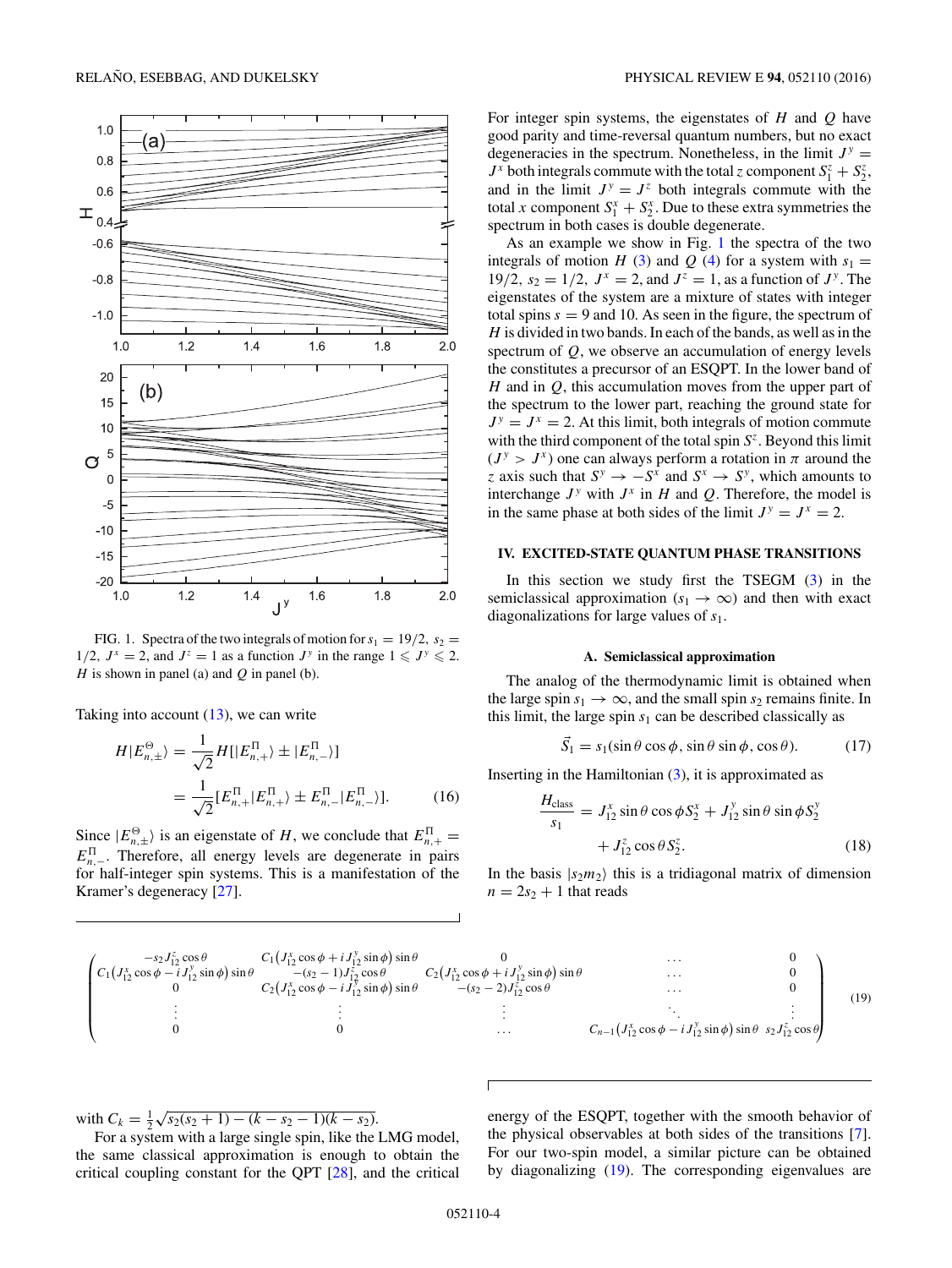<span id="page-4-0"></span>obtained from the recurrence formula for the determinant of a tridiagonal matrix with a subsequent factorization of the

characteristic polynomial [\[29\]](#page-9-0). For a half-integer spin *s*2, the characteristic polynomial is

$$
P(\lambda) = \frac{1}{4^{(2s_2+1)/2}} \prod_{k=1}^{(2s_2+1)/2} \{4\lambda^2 - (2k-1)^2 \cos^2 \theta \left(J_{12}^z\right)^2 - (2k-1)^2 \sin^2 \theta \left[\left(J_{12}^x\right)^2 \cos^2 \phi + \left(J_{12}^y\right)^2 \sin^2 \phi\right]\},\tag{20}
$$

with roots providing the eigenvalues of Eq.  $(19)$ ,

$$
\lambda_k(\theta,\phi) = \pm \frac{2k-1}{2} \sqrt{\left(J_{12}^z\right)^2 \cos^2\theta + \left[\left(J_{12}^x\right)^2 \cos^2\phi + \left(J_{12}^y\right)^2 \sin^2\phi\right] \sin^2\theta},\tag{21}
$$

for  $k = 1, 2, \ldots, \frac{2s_2+1}{2}$ .

For integer spin systems, the characteristic polynomial is

$$
P(\lambda) = \lambda \prod_{k=1}^{s_2} \left\{ \lambda^2 - k^2 \cos^2 \theta \left( J_{12}^z \right)^2 - k^2 \sin^2 \theta \left[ \left( J_{12}^x \right)^2 \cos^2 \phi + \left( J_{12}^y \right)^2 \sin^2 \phi \right] \right\},\tag{22}
$$

with roots

$$
\lambda_k(\theta, \phi) = \pm k \sqrt{\left(J_{12}^z\right)^2 \cos^2 \theta + \left[\left(J_{12}^x\right)^2 \cos^2 \phi + \left(J_{12}^y\right)^2 \sin^2 \phi\right] \sin^2 \theta},\tag{23}
$$

for  $k = 1, 2, \ldots, s_2$ , together with  $\lambda = 0$ .

These results can be understood considering that each eigenvalue  $\lambda_k(\theta, \phi)$  is an energy band, comprising a subset of eigenvalues of the quantum system. The complete spectrum consists of the union of all these energy bands. This picture is specially revealing if the bands do not overlap. Then, each energy surface  $\lambda_k(\theta, \phi)$  describes a different part of the spectrum, and hence the analysis of its singular points suffices to determine both the edges of the band and the critical energy of the ESQPT. On the contrary, if two or more bands overlap, a mixture of different energy surfaces is required to properly describe the spectrum. As a consequence the simple phenomenology arising from nonoverlapping bands becomes blurred. As we shall see below, this fact also implies that ESQPTs are progressively ruled out as the number of overlapping bands increases. Therefore, it is useful to determine the limits of the different bands, and to derive under which conditions all of them are well separated. From the general analysis that follows we have to exclude the particular cases  $s_2 = 1/2$  and  $s_2 = 1$  for which there is no overlap between bands for any value of the coupling constants. A straightforward calculation shows that the upper and lower limits of each band are

$$
\lambda_k(\pi/2,0) = \lambda_k(\pi/2,\pi) = \pm \alpha_k J_{12}^x,\tag{24}
$$

$$
\lambda_k(0,\phi) = \lambda_k(\pi,\phi) = \pm \alpha_k J_{12}^z,\tag{25}
$$

where  $\alpha_k = (2k - 1)/2$  if  $s_2$  is a half integer, and  $\alpha_k = k$ , if  $s_2$  is an integer. Note that in both cases,  $\alpha_k = -s_2, -s_2 + 1, \ldots, s_2$ . Hence, if

$$
\alpha_k J_{12}^x < \alpha_{k+1} J_{12}^z,\tag{26}
$$

all bands are separated, and therefore their classical structure gives a good approximation for the behavior of the TSEGM [\(3\)](#page-1-0). As the widest bands are the ones at the edges of the spectrum, the most restrictive condition is

$$
J_{12}^x < \frac{s_2}{s_2 - 1} J_{12}^z,\tag{27}
$$

provided that  $s_2 > 1$ . Taking into account that we restrict ourselves to the parameter region  $J_{12}^x > J_{12}^y > J_{12}^z$ , we obtain the following condition:

$$
\frac{s_2}{s_2 - 1} J_{12}^z > J_{12}^x > J_{12}^y > J_{12}^z,
$$
 (28)

for not having overlaps between the different bands in the spectrum. If this last condition is fulfilled, the semiclassical analysis provides a good description of the physics inside each band, including the critical points of the corresponding ESQPTs.

As the functional form of every energy band  $E/s_1 =$  $\lambda_k(\theta, \phi)$  is the same, we can obtain valuable information just by drawing a contour plot of this function for a representative case. In Fig. [2,](#page-5-0) we show a contour plot for the first negative root  $k = 1$ , with  $J_{12}^x = 3$ ,  $J_{12}^y = 2$ , and  $J_{12}^z = 1$  and a half integer *s*<sub>2</sub>. We remark the following features: (a) for  $E/s_1 < -1$ , each curve of constant energy is split in two different regions: one centered at  $(\theta, \phi) = (\pi/2, 0)$ , and the other centered at  $(\theta, \phi) = (\pi/2, \pi)$ ; (b) for  $E/s_1 > -1$ , each curve of constant energy is split again in two different regions, one with  $\theta < \pi/2$ , and the other with  $\theta > \pi/2$ , and both covering the whole range  $0 \le \phi < 2\pi$ ; (c) the separatrix at  $E/s_1 = -1$  is a nonanalytic curve, which crosses itself at  $(\theta, \phi) = (\pi/2, \pi/2)$ and  $(\theta, \phi) = (\pi/2, 3\pi/2)$ . This picture coincides with Eqs. (24) and (25), determining the upper and the lower bounds of every band. Furthermore, the nonanalytic points of the separatrix at  $E/s_1 = -1$  correspond to the saddle points of the surface  $λ_k$ ( $θ$ , $φ$ ),

$$
\lambda_k(\pi/2, \pi/2) = \lambda_k(\pi/2, 3\pi/2) = \pm \alpha_k J_{12}^y.
$$
 (29)

From a physical point of view, these features entail a number of relevant consequences. Let us suppose that the system evolves from a certain initial condition, with a specific value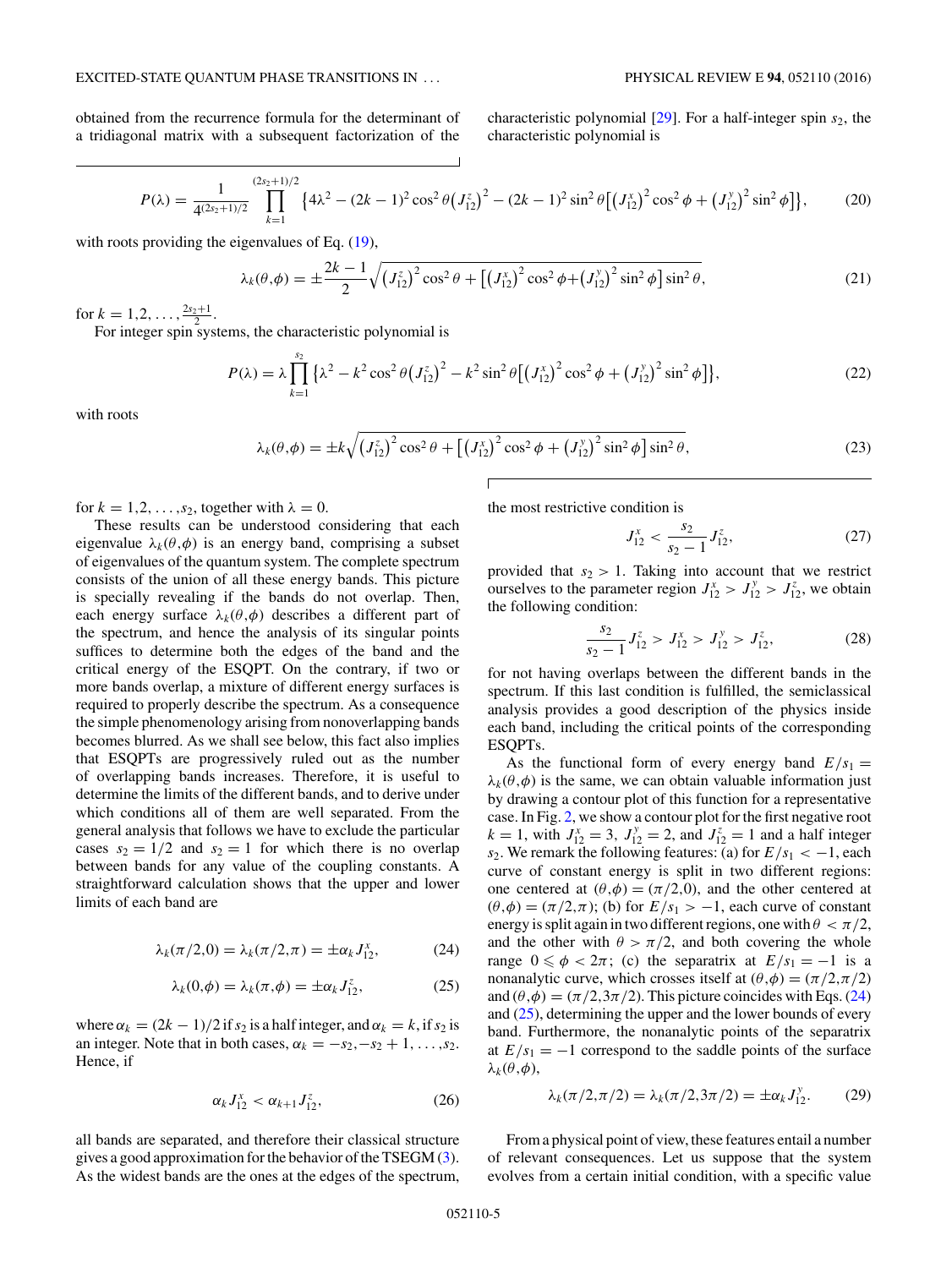<span id="page-5-0"></span>

FIG. 2. Contour plot of  $\lambda_1(\theta, \phi)$ ,  $k = 1$ ,  $J_{12}^x = 3$ ,  $J_{12}^y = 2$ , and  $J_{12}^z = 1$ . Darker (red online) regions correspond to the lower energy values; lighter regions (orange online) to the upper ones.

of the energy  $E/s<sub>1</sub>$ . The corresponding classical trajectory covers the whole part of the constant energy curve in which the initial condition lies on. Therefore, we can consider that the time-average expectation values of the characteristic observables coincide with the geometric averages over those curves,

$$
\langle \vec{S}_1 \rangle = s_1(\langle \sin \theta \cos \phi \rangle, \langle \sin \theta \sin \phi \rangle, \langle \cos \theta \rangle). \tag{30}
$$

Hence, if  $E/s_1 < -1$ ,  $\langle S_1^y \rangle = \langle S_1^z \rangle = 0$  for any initial condition, and  $\langle S_1^x \rangle \neq 0$ , being positive if the initial condition is around  $\phi = 0$ , and negative if it is around  $\phi = \pi$ . On the contrary, if  $E/s_1 > -1$ ,  $\langle S_1^x \rangle = \langle S_1^y \rangle = 0$ , and  $\langle S_1^z \rangle \neq 0$ , being positive if the initial condition is around  $0 \le \theta < \pi/2$ , and negative if it is around  $\pi/2 \leqslant \theta < \pi$  . Translated into quantum language, and taking into account the definitions of the parity  $\Pi$  and the time-reversal  $\Theta$  operators, this means that the parity symmetry can be broken if  $E/s_1 < -1$ , due to  $\langle S_1^x \rangle \neq 0$ , and, on the contrary, the time-reversal symmetry can be broken if  $E/s_1 > -1$ , due to  $\langle S_1^z \rangle \neq 0$ .

In other collective systems, a similar change of the symmetry-breaking behavior at a certain critical energy *Ec* is a signature of an ESQPT. For example, in the LMG model the parity symmetry can only be broken below the critical energy  $(E < E_c)$  implying that  $\langle S^x \rangle \neq 0$ . Also, the classical separatrix between these two regions is a nonanalytic curve, which crosses itself at the saddle point of the energy surface  $H(p,q)$ . Therefore, all the results shown in this section suggest that every energy band of the TSEGM [\(3\)](#page-1-0), provided that the condition [\(28\)](#page-4-0) is fulfilled, has en ESQPT at the critical energy given in Eq. [\(29\)](#page-4-0). As a consequence, we can conclude that the energies

$$
E_{c,k} = \pm \alpha_k J_{12}^y \tag{31}
$$

are the critical energies of the ESQPT within each band.

On the other hand, there are no signatures of equivalent critical phenomena in the GS energy of the system or in each of the band heads. Contrary to what has been observed in all the collective models having ESQPTs, this phase transition does not follow from ground state QPT which propagates to excited states.

Upon inspection of Eqs.  $(24)$ ,  $(25)$ , and  $(29)$ , the saddle point signaling the ESQPT collapses with the lower or the upper states of the bands for  $J_{12}^y \rightarrow J_{12}^x$  or  $J_{12}^y \rightarrow J_{12}^z$ , as it can also be seen in the example displayed in Fig. [1.](#page-3-0) Crossing these singular points is equivalent to rotating the spins  $S^y \to S^x$ or  $S^y \rightarrow S^z$ , which does not alter the structure of the energy bands.

## **B. Exact diagonalization of the quantum system**

The semiclassical description of the previous section can be tested against the exact numerical diagonalization of Eq. [\(3\)](#page-1-0) for large systems. In Fig. 3 we show the density of states of a system with  $s_1 = 9999/2$  and  $s_2 = 9/2$ , for energies lower than zero (the total spectrum is approximately symmetric around  $E = 0$ ). In panel (a), we display a case with  $J_{12}^x = 1.2$ ,  $J_{12}^y =$ 1.1, and  $J_{12}^z = 1.0$ . These values fulfill the condition given in Eq. [\(28\)](#page-4-0), which in this case is  $J_{12}^x < (9/7)J_{12}^z \sim 1.28 J_{12}^z$ . As a consequence, all the bands are well separated and all of them show a cusp singularity in their centers. Panel (b) displays a case with  $J_{12}^x = 1.3$ ,  $J_{12}^y = 1.15$ , and  $J_{12}^z = 1.0$ . For these couplings the condition  $(28)$  is not fulfilled for the first band, but it it is fulfilled for the other bands [the second and third bands are separated if  $J_{12}^x < (7/5)J_{12}^z = 1.4J_{12}^z$ . Despite of this fact, we still see cusp singularities in the first two bands. In addition, there is a jump in the density of states signaling the energy region at which these two bands overlap. The cusp singularity is a remanent of the ESQPT, which is still present because the overlap between the first and the second bands is not too large. On the contrary, the jump is not an ESQPT despite its nonanalytic behavior. It arises as a consequence of the overlap between the two bands. The point at which the



FIG. 3. Density of states for  $s_1 = 9999/2$ , and  $s_2 = 9/2$ . Panel (a),  $J_{12}^x = 1.2$ ,  $J_{12}^y = 1.1$ , and  $J_{12}^z = 1.0$ . Panel (b),  $J_{12}^x = 1.3$ ,  $J_{12}^y =$ 1.15, and  $J_{12}^z = 1.0$ . Panel (c),  $J_{12}^x = 2.0$ ,  $J_{12}^y = 1.5$ , and  $J_{12}^z = 1.0$ . Panel (d),  $J_{12}^{\overline{x}} = 5.0$ ,  $J_{12}^{\overline{y}} = 3.0$ , and  $J_{12}^{\overline{z}} = 1.0$ .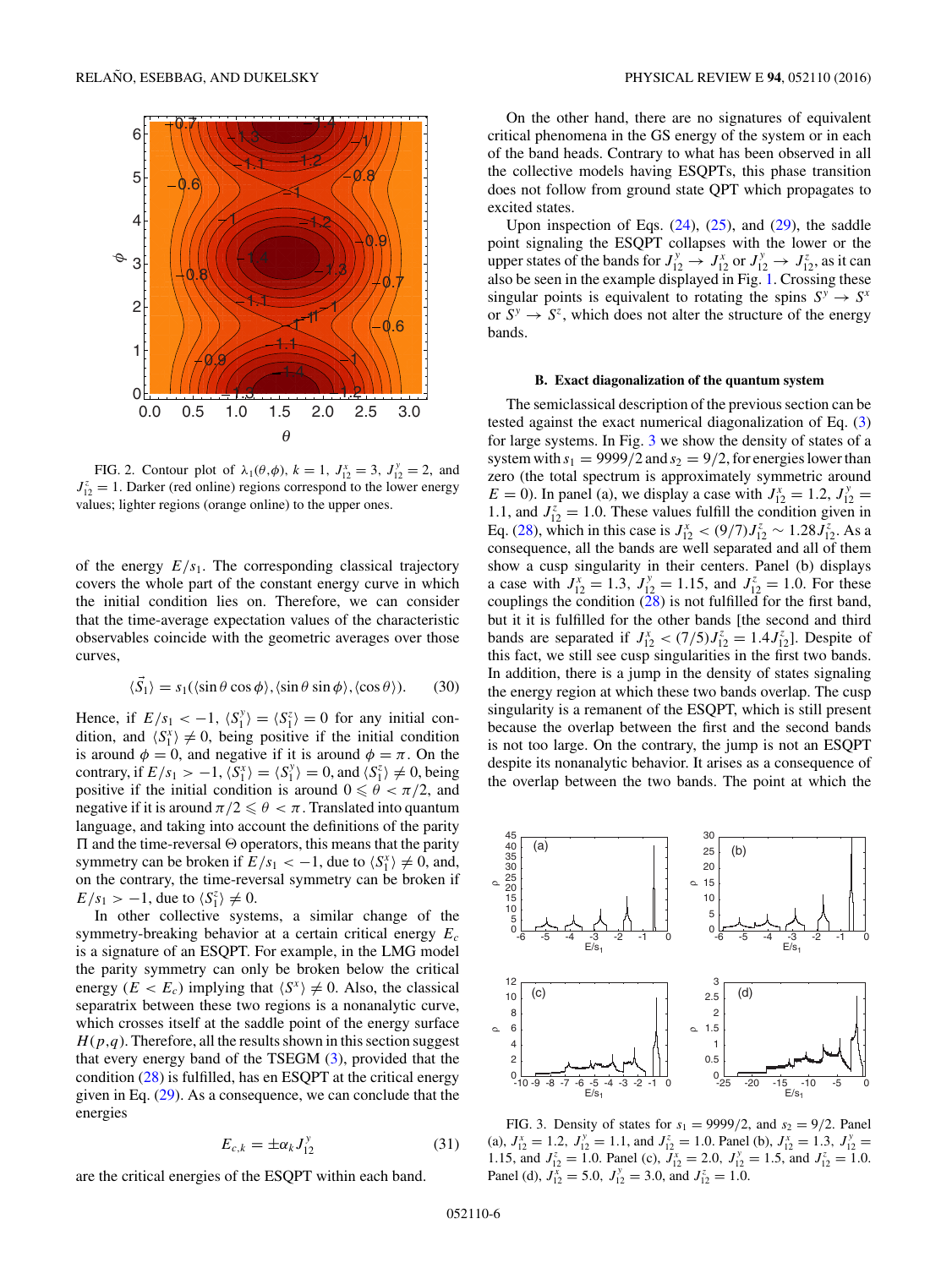<span id="page-6-0"></span>jump takes place is the one at which the second band starts, and the abrupt increase of the density of states reflects the fact that a new set of energy levels appears at this energy.

The remaining three bands behave in a similar way as in panel (a), because they do fulfill the condition  $(28)$ . The density of states in panel (c) shows no clear traces of cusp singularities up to the fifth band due to the mixture between the lower bands. Here the condition [\(28\)](#page-4-0) only holds for the fifth band, and this is the unique band which is clearly separated from the rest, displaying a neat signature of an ESQPT. Finally, panel (d) presents results for a case where none of the bands fulfill Eq. [\(28\)](#page-4-0). As a consequence the mixture of bands destroys most of the signatures of the ESQPTs in the density of states, the fifth band being the only one which retains a precursor of the cusp singularity.

The results shown in Fig. [3](#page-5-0) provide a quantitative test of the semiclassical predictions. Eqs.  $(24)$ ,  $(25)$ , and  $(29)$  establish the upper and lower bounds of every band and the critical energy of the ESQPT, respectively. For the first band in panel (a) these values are as follows: lower bound,  $E_{-}/s_1 = -5.4$ ; upper bound  $E_+/s_1 = -4.5$ , and critical energy,  $E_c/s_1 = -4.95$ . The numerical results obtained by exact diagonalizations are very close to these values (see, for example, Fig. 4), *E*−*/s*<sup>1</sup> = −5*.*401, *E*+*/s*<sup>1</sup> = −4*.*501*, Ec/s*1*,* − 4*.*951. The small discrepancies can be attributed to finite-size corrections to the semiclassical approximation. If the values of  $J_{12}^x$ ,  $J_{12}^y$ , and  $J_{12}^z$ are similar, we can investigate these finite-size corrections by



FIG. 4. Density of states and ratio of doublets for  $s_1 =$ 9999/2*,*  $s_2 = 9/2$ ,  $J_{12}^x = 1.2$ ,  $J_{12}^y = 1.1$ , and  $J_{12}^z = 1.0$ . Panel (a) shows the density of states of the first band. For the same band, panel (b) displays the ratio of doublets. Squares (red online) show parity doublets, while circles (green online) time-reversal doublets.

means of perturbation theory. The Hamiltonian can be written as  $H = H_0 + V$ , with

$$
H_0 = \frac{J_{12}^x + J_{12}^z}{2} \vec{S}_1 \cdot \vec{S}_2,
$$
  
\n
$$
V = \frac{J_{12}^x - J_{12}^z}{2} S_1^x S_2^x + \frac{2J_{12}^y - J_{12}^x - J_{12}^z}{2} S_1^y S_2^y
$$
(32)  
\n
$$
+ \frac{J_{12}^z - J_{12}^x}{2} S_1^z S_2^z.
$$

The spectrum of  $H_0$  has a simple analytical solution,

$$
H_0|sm\rangle = \frac{J_{12}^x + J_{12}^z}{4} [s(s+1) - s_1(s_1+1) - s_2(s_2+1)]|sm\rangle, \qquad (33)
$$

where *s* and *m* represent the total spin and its third component, respectively, and  $s_1 - s_2 \le s \le s_1 + s_2$ .

These unperturbed energy levels can be identified with the center of the bands, provided that the perturbation *V* is small enough. If we consider the index  $n = -s_2, -s_2 + 1, \ldots, s_2$ , the eigenvalues of (33) are

$$
E_{0,n} = \frac{J_{12}^x + J_{12}^z}{4} [(s_1 + n)(s_1 + n + 1)
$$
  
\n
$$
-s_1(s_1 + 1) - s_2(s_2 + 1)]
$$
  
\n
$$
= \frac{n s_1 (J_{12}^x + J_{12}^z)}{2} \left[ 1 + \frac{n^2 + n - s_2^2 - s_2}{2ns_1} \right].
$$
 (34)

Since Eqs.  $(24)$  and  $(25)$  represent the upper and lower limit of each band, we take the average to define the centroid of the band,  $\overline{E_{0,n}}/s_1 = \pm \alpha_n \frac{J_{12}^z + J_{12}^x}{2}$ . Comparing with the unperturbated quantum centroids  $(34)$  we see that they already contain a finite-size correction of order  $O(1/s<sub>1</sub>)$  For the first band in Fig. [3\(a\),](#page-5-0) this correction is  $\Delta E \sim 10^{-3}$ , in excellent agreement with the exact results.

Besides this cusp singularity in the density of states, another signature of the ESQPT is the change from double-degenerate energy levels to nondegenerate energy levels, as is the case in the LMG or the Dicke models. More general models in higher dimensions display a degeneracy of different angular momentum states at one side of the critical energy, which is broken on the other side [\[3\]](#page-9-0). This fact is closely related to the different possibilities of symmetry breaking at both sides of the transition. In both the LMG and the Dicke models, the parity symmetry can only be broken below the critical energy. Within this region, the spectrum has parity doublets, any combination of such eigenstates is also an eigenstate, and thus it is possible to find steady-state states in which the parity symmetry is broken. On the contrary, if the energy is above the critical, there is no possibility of such a symmetry breaking. The picture of the TSEGM differs from the other models due to the existence of two  $Z_2$  symmetries, parity  $\Pi$ , and time reversal . However, as it has been discussed in the previous section, ESQPT could also separate two regions with different broken symmetries. In this case, the classical approximation states that below the critical energy only the parity symmetry can be broken, while above the critical energy only time-reversal symmetry can be broken. We then expect parity doublets below the critical energy, and time-reversal doublets above it.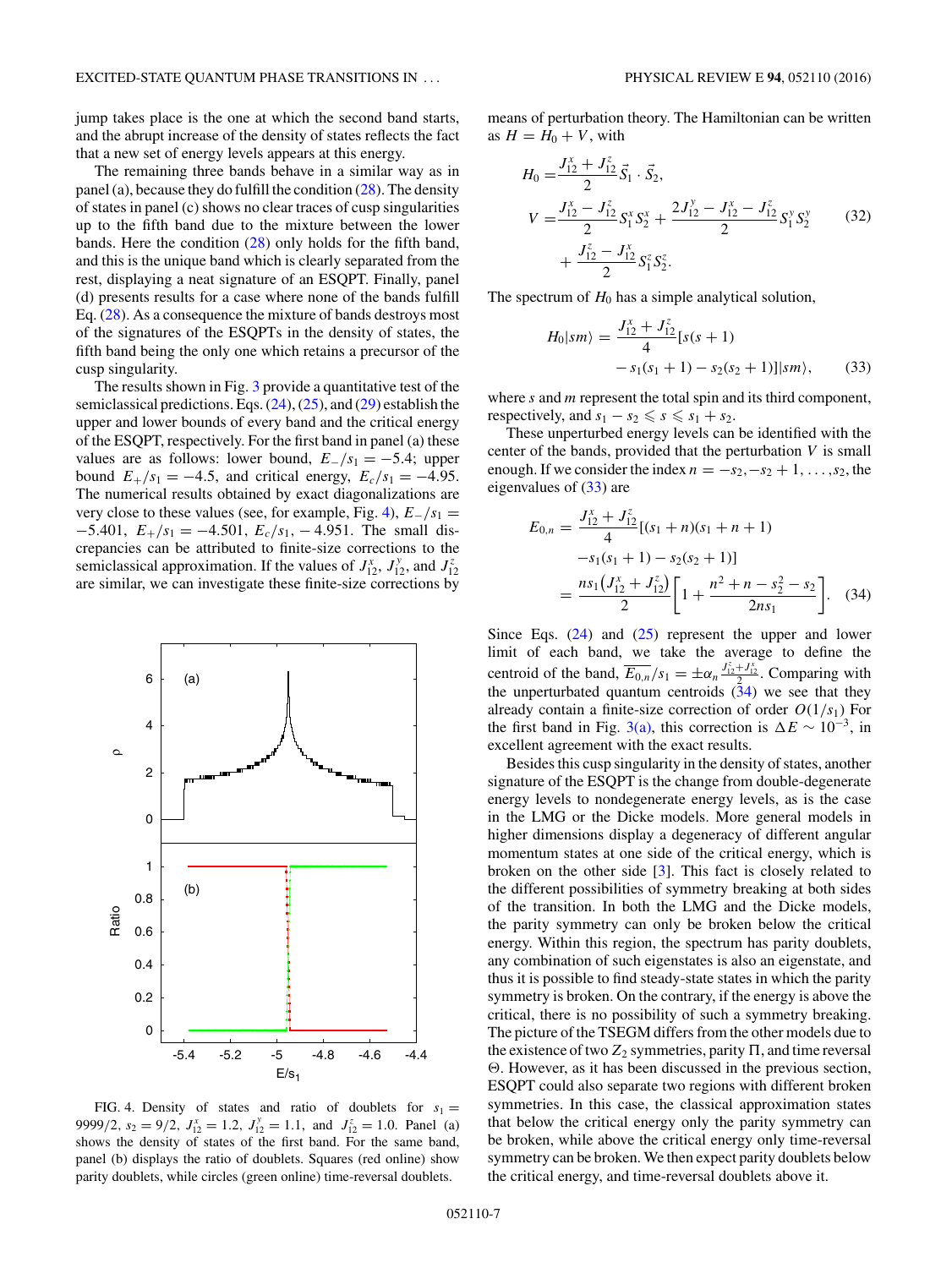<span id="page-7-0"></span>Figure [4](#page-6-0) shows the density of states and the ratio of doublets of the lowest band for the case of  $s_1 = 9999/2$ ,  $s_2 = 9/2$ ,  $J_{12}^x = 1.2$ ,  $J_{12}^y = 1.1$ , and  $J_{12}^z = 1.0$ . (Note that the total spin of the system is an integer.) The number of doublets has been obtained in the following way: (i) We choose a window of  $\Delta = 200$  energy levels; (ii) inside this window, we calculate the relative distance  $d(E_{n+1}, E_n)$  between each pair of near neighbor levels; (iii) if this distance  $d(E_{n+1}, E_n)$ is smaller than  $10^{-8}$ , we consider that the pair constitutes a doublet (different quantitative results are obtained with other bounds, but the qualitative shape of the ratio persists); (iv) finally, we determine the nature of the doublets by studying the parity and time-reversal quantum number of each level in the pair. If the two energy levels have the same time-reversal quantum number and opposite parity quantum numbers they form a parity doublet. If they have the same parity quantum number and opposite time-reversal quantum numbers they form a time-reversal doublet. As it can be seen in Fig. [4,](#page-6-0) the numerical results plainly confirm the previous description of the ESQPT. The critical energy is characterized by cusp singularity in the density of states, and the nature of the doublets changes abruptly from parity to time reversal.

The behavior of the doublets is more complex if the bands overlap. In Fig. 5 we plot the density of states and the ratio of doublets for  $J_{12}^x = 5.0$ ,  $J_{12}^y = 3.0$ , and  $J_{12}^z = 1.0$ . In this case all the bands are mixed. In the lower part of the spectrum all levels pair in parity doublets implying that the parity symmetry is broken. For higher energies the bands start to overlap reflecting a mixture of parity and time-reversal doublets.

Expectation values of certain observables can be useful to identify the critical energy of an ESQPT. Though they are not order parameters, they do show a nonanalytic behavior at the critical point. For the TSEGM, the choice of these observables is complicated because of the two  $Z_2$  discrete symmetries and the presence of degeneracies. Every energy level *En* with well defined parity satisfies  $\langle S^x \rangle_n = 0$ . Analogously, for every energy level  $E_n$  with well defined time reversal  $\langle S^z \rangle_n = 0$ . Therefore, systems with total integer spin have  $\langle S^x \rangle_n = \langle S^z \rangle_n = 0$  in the eigenbasis with good  $\Pi$  and  $\Theta$ , while for systems with total half-integer spin we can choose an eigenbasis conserving either  $\Pi$  or  $\Theta$ . Alternatively, and due to the degeneracies, it is possible to use an eigenbasis without well defined values of  $\Pi$  or  $\Theta$ . For the case of integer total spin, we can select an eigenbasis for which  $\langle S^x \rangle_n \neq 0$  below the critical energy, and  $\langle S^z \rangle_n \neq 0$  above the critical energy. For half-integer total spin systems, we can select an eigenbasis for which  $\langle S^x \rangle_n \neq 0$  and  $\langle S^z \rangle_n = 0$  for any doublet, or vice versa. In this regard, we choose the total spin  $S<sup>2</sup>$  and the square of the *z* component  $(S^z)^2$ , which are free of these ambiguities, as signatures of the ESQPT.

In Fig. 6 we plot  $\langle S^2 \rangle_n$  and  $\langle (S^z)^2 \rangle_n$  for the same parameters  $(J_{12}^x, J_{12}^y, J_{12}^z)$  as in Fig. [3\(a\).](#page-5-0) The size of the large spin  $s_1$ has been reduced to  $s_1 = 999/2$  because the computation of observables is more demanding. Both observables show a clear nonanalytical dip at the critical energy of the ESQPT. However, none of them behave like an order parameter with a zero value in one phase and a finite value in the other.  $\langle S^2 \rangle_n$  is almost





FIG. 5. Density of states and ratio of doublets for  $s_1 =$ 9999/2,  $s_2 = 9/2$ ,  $J_{12}^x = 5.0$ ,  $J_{12}^y = 3.0$ , and  $J_{12}^z = 1.0$ . Panel (a) shows the density of states of the first band. For the same band, panel (b) displays the ratio of doublets. Squares (red online) show parity doublets, while circles (green online) show time-reversal doublets.

FIG. 6. Expectation values of  $S^2$  and  $(S^z)^2$ , for the first band of a system with  $s_1 = 999/2$ ,  $s_2 = 9/2$ ,  $J_{12}^x = 1.2$ ,  $J_{12}^y = 1.1$ , and  $J_{12}^z = 1.0$ . Panel (a) shows  $\langle S^2 \rangle_n$ ; panel (b),  $\langle (S^z)^2 \rangle_n$ .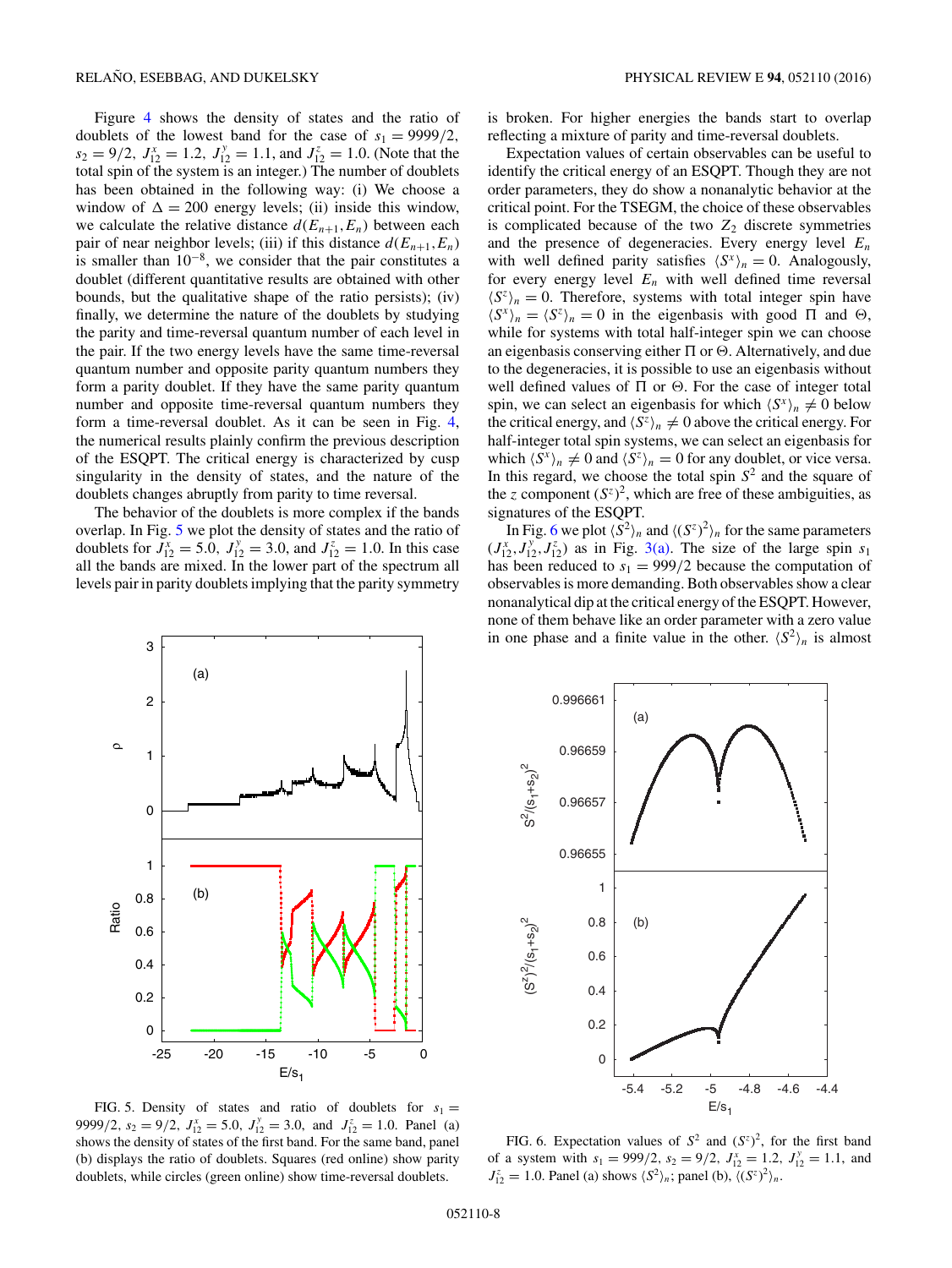<span id="page-8-0"></span>

FIG. 7. Expectation values of  $S^2$  and  $(S^z)^2$ , for a system with  $s_1 = 999/2$ ,  $s_2 = 9/2$ ,  $J_{12}^x = 5.0$ ,  $J_{12}^y = 3.0$ , and  $J_{12}^z = 1.0$ . Panel (a) shows  $\langle S^2 \rangle_n$ ; panel (b),  $\langle (S^z)^2 \rangle_n$ .

constant inside the band [notice the scale of panel (a)]. This fact can be understood from the perturbation approach of  $(32)$ . The zero-order approximation for the energies  $E_{0,n}$  establishes that each band is characterized by a different value of the total spin *s*. Applied to the case plotted in the figure, the result for  $s(s +$  $1)/(s_1 + s_2)^2 = 0.9666$ , which perfectly accounts for the numerics. The perturbation *V* from Eq. [\(32\)](#page-6-0) slightly breaks the conservation of the total spin,  $[H, S^2] \neq 0$ , which holds for  $H_0$ .

Figure 7 shows the same observables of Fig. [6](#page-7-0) for the parameters in panel (d) of Fig. [3.](#page-5-0) The overlap between the different bands implies that the expectation values  $\langle S^2 \rangle_n$  and  $\langle (S^z)^2 \rangle_n$  oscillate, depending on the band to which the level  $E_n$ belongs. Nevertheless, we can still see a residue of the critical points. It is also worthwhile to mention that the different bands, though overlapping, are still roughly characterized by a fixed value of *s*, which corresponds to  $s(s + 1)/(s_1 + s_2)^2$  = 0*.*9666*,* 0*.*9705*,* 0*.*9744, 0.9783, and 0.9822 for the five bands plotted in the figure, which are pretty similar to the numerical results.

#### **V. SUMMARY**

We have shown that the two-spin Gaudin model is quantum integrable for arbitrary spins and arbitrary values of the coupling constants by finding a second integral of motion *Q*, which always fulfills  $[H, Q] = 0$ . The model has two discrete symmetries, parity  $\Pi$  and time reversal  $\Theta$ . However, these two symmetries do not commute if the total spin of the system is half integer. As a consequence, the complete set of commuting operators can be either  $\{H, Q, \Pi\}$  or  $\{H, Q, \Theta\}$ , and

all the energy levels are double degenerated. On the contrary,  $[\Pi, \Theta] = 0$  if the total spin is an integer, and therefore the complete set of commuting operators is  $\{H, Q, \Pi, \Theta\}.$ 

If a small spin is coupled to a very large spin, the TSEGM has ESQPTs. For a finite large spin, numerical diagonalizations show finite-size precursors for such transitions, the critical behavior being reached when the size of the larger spin tends to infinity. If certain conditions of the coupling constants are fulfilled, the spectrum of the model is divided into independent bands, each one characterized by just one semiclassical degree of freedom. Each band displays an ESQPT, with a critical energy *Ec* which can be obtained from a semiclassical description. This critical energy splits the band into a region in which the parity symmetry is broken, from another region in which the time-reversal symmetry is broken. Moreover, the density of states and the expectation values of selected spin operators become singular at this energy value, showing a similar behavior as, for example, the Lipkin-Meshkov-Glick model. On the contrary, if the conditions required for having an ESQPT are not fulfilled, the different bands overlap and singularities are washed out.

In a different respect, this model constitutes an interesting example of a system in which ESQPTs take place without reaching a proper thermodynamical limit (neither the number of spin tends to infinity, nor does the size of all of them). Furthermore, contrary to what has been reported prior to this work in all other systems analyzed, the ESQPT exists *without* the corresponding QPT. These facts allows us to conclude that the main requirements for having ESQPTs are (i) the system has a proper semiclassical limit with a finite number of degrees of freedom, and (ii) the corresponding phase space undergoes a bifurcation. Moreover, we have also shown that ESQPTs in the TSEGM have a quantum origin due to the mechanism of abruptly changing from one discrete broken symmetry to another discrete broken symmetry when crossing the critical energy.

The TSEGM can be consider as an schematic model of the interaction of a central electron spin with the nuclear spins of a quantum dot in the limit in which the dot spins are reduced to a single collective spin. A typical number of nuclear spins in quantum dots is  $\sim 10^4$ –10<sup>6</sup> resulting in a very large collective spin. The strong anisotropies induced by the quadrupole coupling between the electron spin and the quantum dot, when it is comparable to the hyperfine interaction, could be modeled by our TSEGM Hamiltonian [\(3\)](#page-1-0). The study of decoherence [\[8\]](#page-9-0) and relaxation effects in these systems [\[30\]](#page-9-0) could give clues about the presence of ESQPTs.

Extensions to systems with three or more spins can be employed to explore the properties of ESQPTs in systems with few semiclassical degrees of freedom. The existence of integrable limits, like the elliptic Gaudin model, could be useful to study the relation between this type of critical phenomenon and the emergence of quantum chaos.

#### **ACKNOWLEDGMENTS**

We acknowledge support from the Spanish Ministry of Economy and Competitiveness through Grants No. FIS2012- 34479, No. FIS2012-35536, and from MINECO (Spain) and FEDER (Spain) Grant No. FIS2015-63770-P.